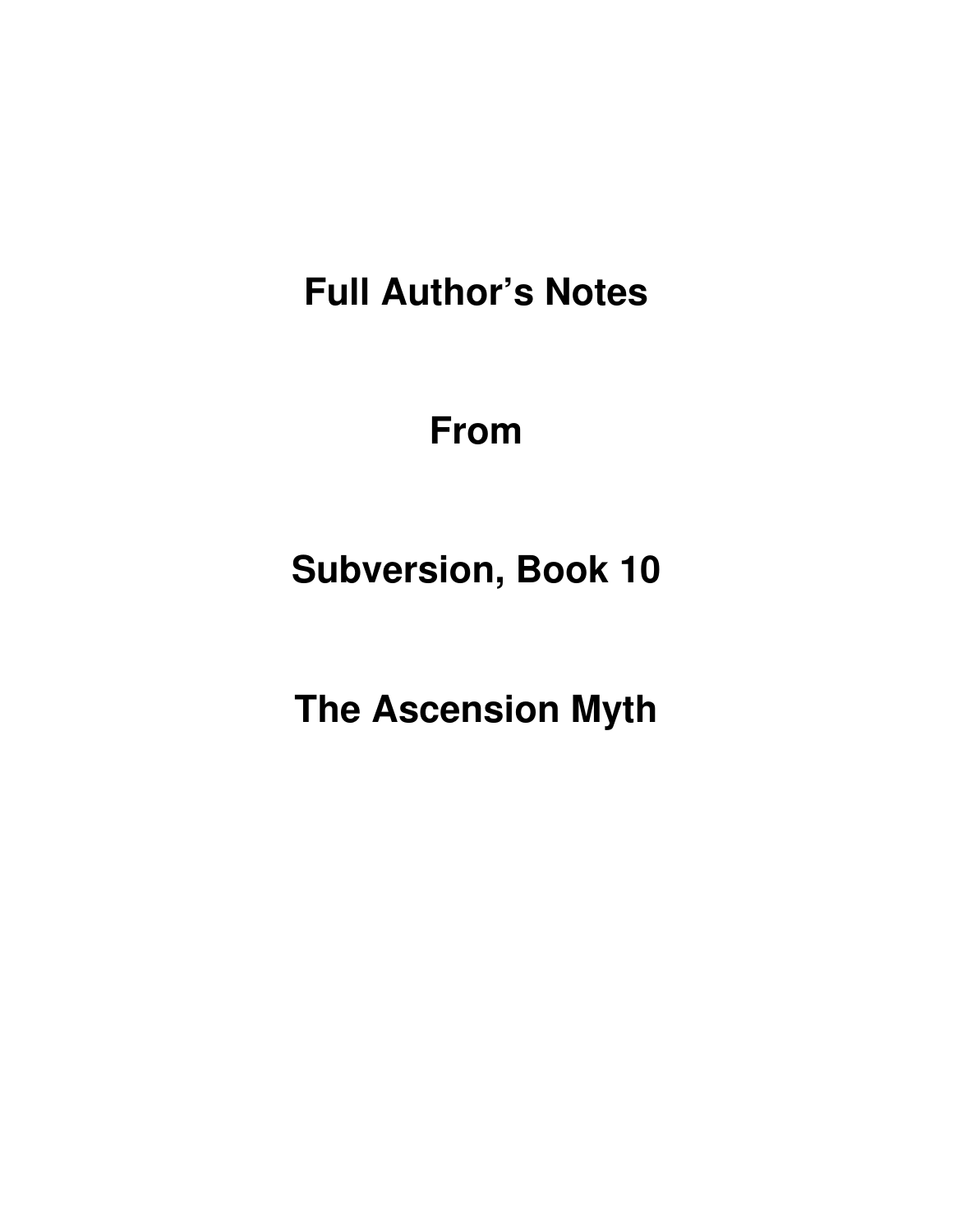# **Author Notes - Ell Leigh Clarke**

May 2nd, 2018

# **Thank Yous**

As always big thanks must go to MA for his continued support, and encouragement. The truth is, I hate writing in isolation, and even though we don't agree on a lot of things (like whether he wrote Nicky or Nickie in the original short story about Nicky Grimes) it still means a lot to have someone there to sound board with and read the stories when I get to the 75% done mark and losing the will to put fingers to keyboard. Somehow that always seems to help.

<Mike Edit: I feel like SUCH a louse! I've had to ask Ellie to push through for the last week mostly alone as I work on Payback Is a Bitch. In fact, they had two issues I needed to look at and both fell asleep before I woke up from my nap. >

Make no mistake, as much as I ADORE telling stories and weaving intricate plots... writing all the words, all the time, is exhausting. Some days I feel like I've run a marathon.

And MA is always there at the other end of slack to… well, laugh at me, and tell me everyone is in the same boat. ;) (I was gonna say hand me water and give me a pep talk. I guess he does that sometimes too.)

# <Mike Edit: Here is a glass of the bestest H20 Ever. GO ELLIE, GO!>

Massive thanks must also go to our awesome JIT team and Zen-Steve. I'm immensely grateful to them all for their hard work in turning this around and making it happen in time for our deadline. I also truly appreciate how much our JIT team cares. I mean, here we are, ten books in, and they still want this to be the best, most consistent version of itself that we can possibly put out. It's touching to know how hard you guys work on something that is a passion and not a job. I deeply appreciate you.

So now I have a confession:

I'm just hoping that Steve doesn't have time to notice that one of the baddies has the same name as him. When I checked with MA I was keen that Steve didn't think that I was naming this sneaky psychopath after him – because they are truly nothing alike. It's just I needed a name beginning with S, and Steve is what came to mind.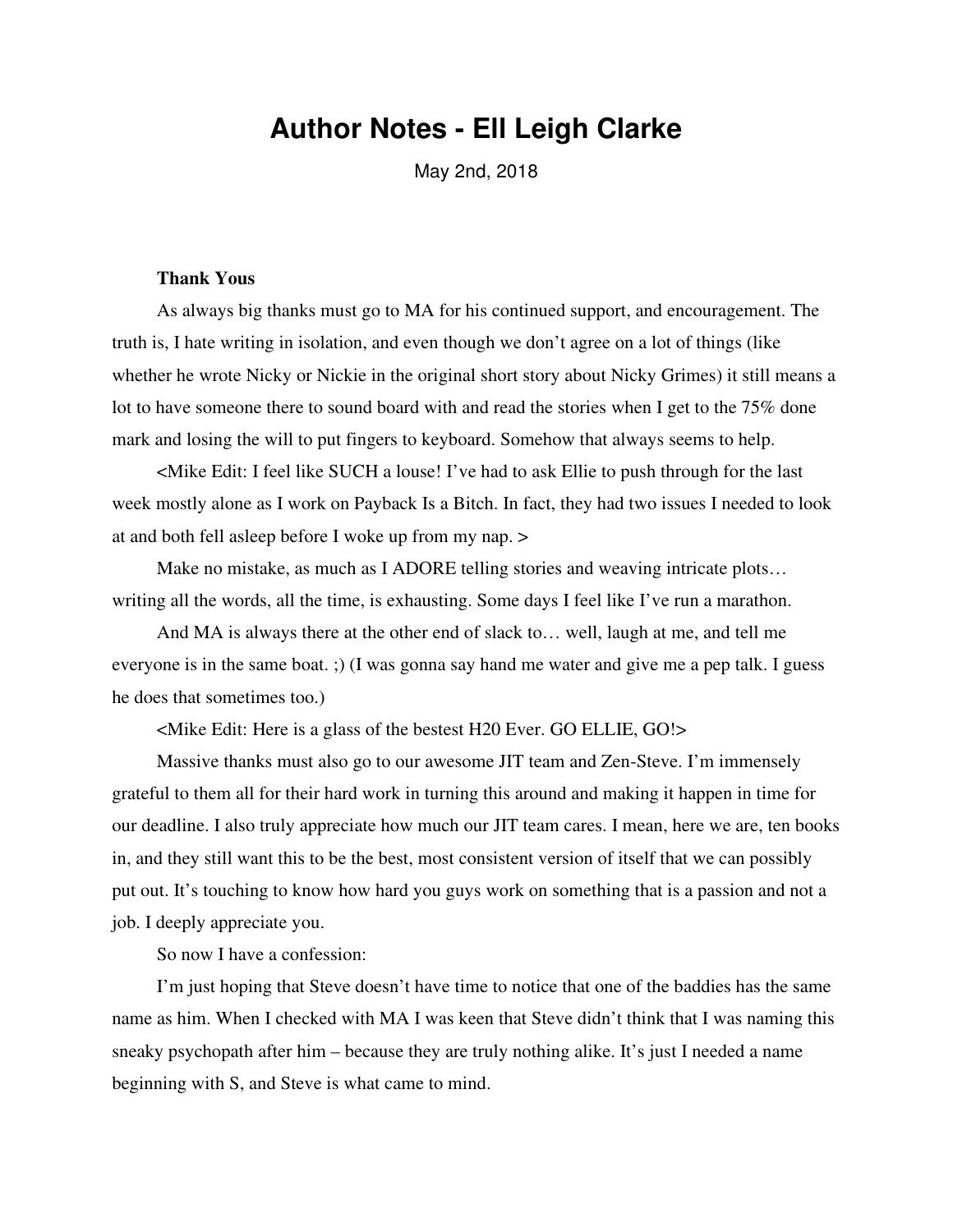<Steve Edit: I did notice, and I've lost sleep wondering what it was I'd done to upset you> I hope we're still cool, Zen-Steve!

<Mike Edit: I totally did tell her that Steve wouldn't mind. He goes by Stephen on Facebook. It's really not the same guy.>

<Steve Edit: I totally don't mind, but wanted to at least inflict some minor sneaky psychopath level emotional pain ;)>

I also owe an immense debt of gratitude to you the reader who reads the stories (sometimes more than once!), writes the five start reviews, and provide an endless source of encouragement over on the facebook page. The 5\* reviews also mean that the Amazon algorithms show the book to more readers. I've seen some statistics recently from someone who works at Amazon. Your reviews mean everything in terms of us being picked up by more readers, and you have no idea what it means to me that you take the time to do it. Thank you!

I'd also like to say a huge thank you to everyone on my fb page.

Even when I drop off the radar for a few weeks, you're still there when I come back. That is huge. Your support and friendship means the world to me, and when fun shit happens I wanna get photos. Why? So that I can show you what else is going on behind the scenes of the Sanguine Squadron!

I've said it before, but I'll say it again: You keep me writing. Without you, these stories would not be told. <3 E x

# **MA vs Nickie. And Nicky**

Sometimes there is reason for MA to get involved in the manuscript for these books. Mostly when it bumps up against Federation stuff. As you probably know, Nicky Grimes comes firmly in the camp of "Federation Stuff", so when MA had a read of it, there were things that needed… tweaking.

So over a day or so MA goes through the various references to Nicky and about 11.30 last night I got a call.

MA: I don't understand why you've made Nicky into such a pussy!

Ellie: I didn't. What do you mean by pussy?

MA: Blah blah blah. Blah blah blah. <Mike Edit: Please insert VERY intelligent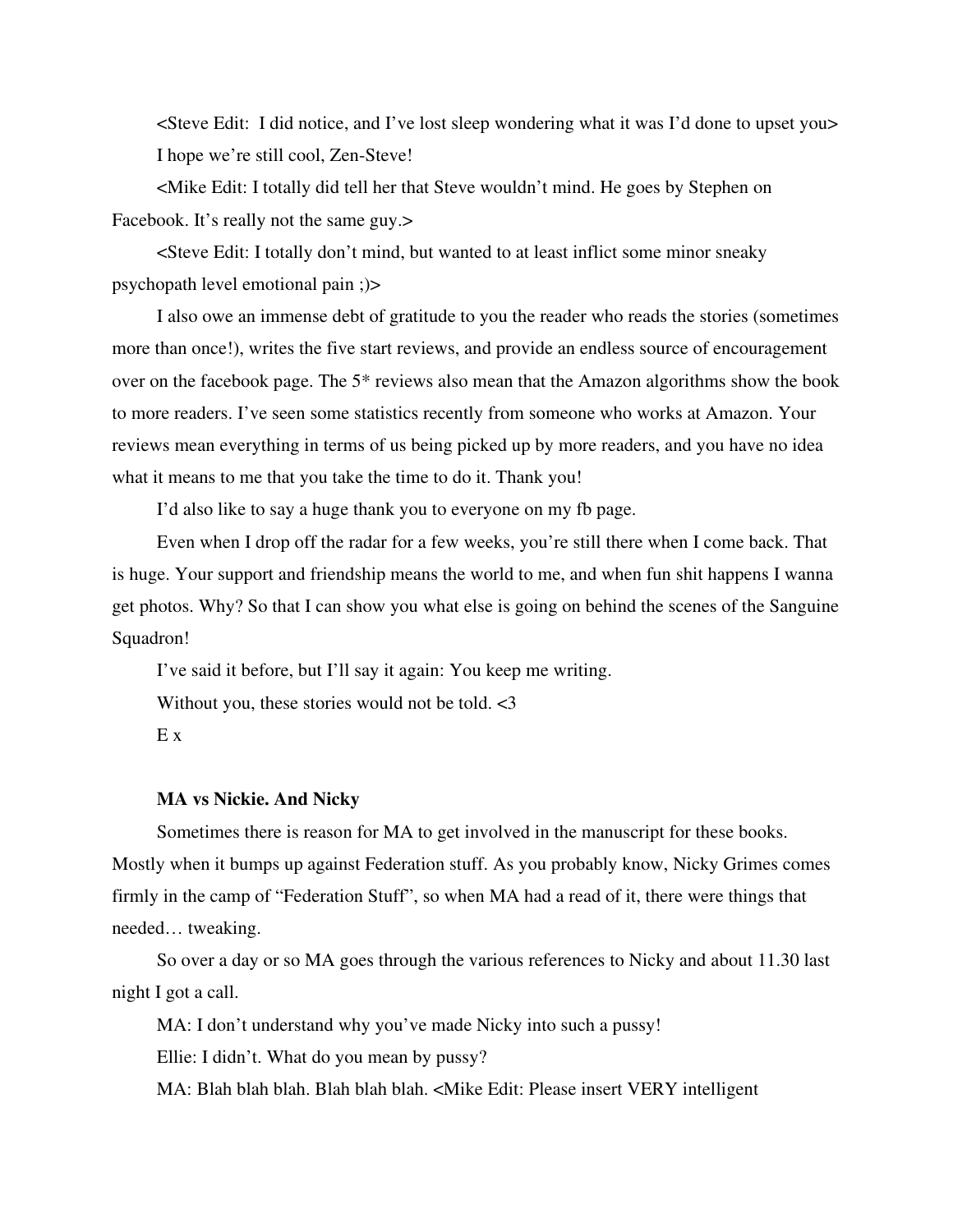arguments here. Cogent, hard to counter-argue…You know, bulllshit!>

Ellie: well, compared to Molly she's very laid back, but I wouldn't say she was a pussy. Change the bits you want to.

The call goes on for about twenty minutes, then we agree he's going to make some more tweaks. We hang up.

Ten seconds later, he's calling again.

Ellie: Did you just pocket dial me?

MA: No. I was just calling to say that I changed five words and we're all ok now. <Mike Edit: It was 7 words…That's like 40% more…>

Ellie: (pisses herself laughing and hangs up.)

\* \* \*

Oh! But that's not even the point of this section. There's more.

As you may be aware MA and I have been talking about doing a cross series with Nicky and Tabitha. Kinda a Ranger Two thing that crosses time. Anyway, we both have waaaay too much writing to do already, so it's on the back burner for now, but probably still happening at some point.

Anyway, we've worked on this, and I've thrown together a bunch of beats for my part. But in order for this to work, I needed to do a shit tonne of research on Nicky – which meant reading her short story in Pew Pew.

Which I did.

Despite my inability to read fast.

In it, I made a bunch of notes. Like how to spell Grimm'Zee and which spelling he used for Nicky.

Then, I get a message from him on slack, saying I've spelled Nickie wrong!

I make my case, but when I get the manuscript back, he's changed about half of them back to Nickie.

All I can say is thank goodness for the "find and replace" function.

## **MA vs Tony Robbins**

The other week MA and I were discussing things that needed to be done in the business. I think I'd suggested something, and I asked if he'd remember to do it. (Not that he often forgets,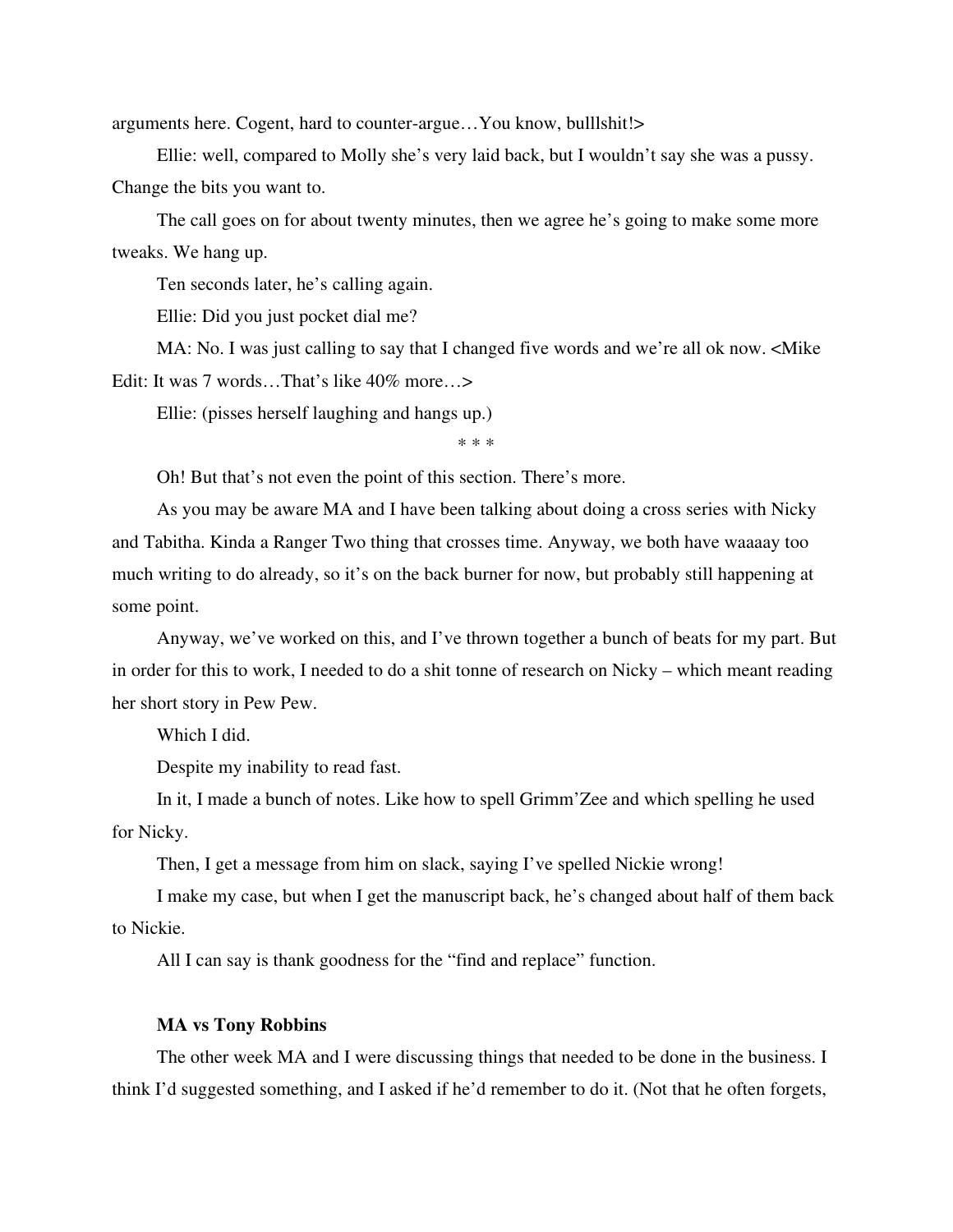but well.. er.. anyway…)

<Mike Edit: Yes…yes I do and Ellie is very patient with me right now… Probably way more than I deserve.>

He confidently waved a dark covered a4 book in front of the camera. "I've got myself a calendar," he declared with the vigor of someone who might well have just acquired the Ring of Mardoor.

Oh, great! I said, encouragingly.

"It's a Tony Robbins one," he told me. "I'm going to be more motivated and on top of things than Mr. Motivation himself."

I tried to hide my smile. He was about to tell me the story about how he'd been recommended it, but I guess my teasing had already begun.

"Great! so this means you're never going to forget anything ever again?"

He blushed and nodded, quietly writing in it now.

"And this means you're ready to conquer the world?" I asked.

He said something to the affirmative.

I assumed that this would mean that he won't forget important things going forward. That he's all over projects faster than a rash of poison ivy. That he's like a steel trap ready to spring into action at a moment's notice, with all the information at his finger tips.

Well…

The following week I asked him about something we'd agreed to put into play, and he hadn't done it.

"But it was in your Tony Robbins calendar!" I protested.

"Yeah, yeah. You're fully at liberty to say I told you so!"

"I would never be that obvious," I told him, secretly knowing he'd just given me more fodder for the trials and tribulations that I could share in our Author Notes for your amusement.

<Mike Edit: Dammit!>

# **Seals vs Lobsters**

As you know, I'm completely baffled by human kind. I guess that's one reason why I write science fiction – a commentary on how we operate as societies as we tweak the playing field with technology. There are very few things that make sense to me... particularly around how humans can do awful things to each other.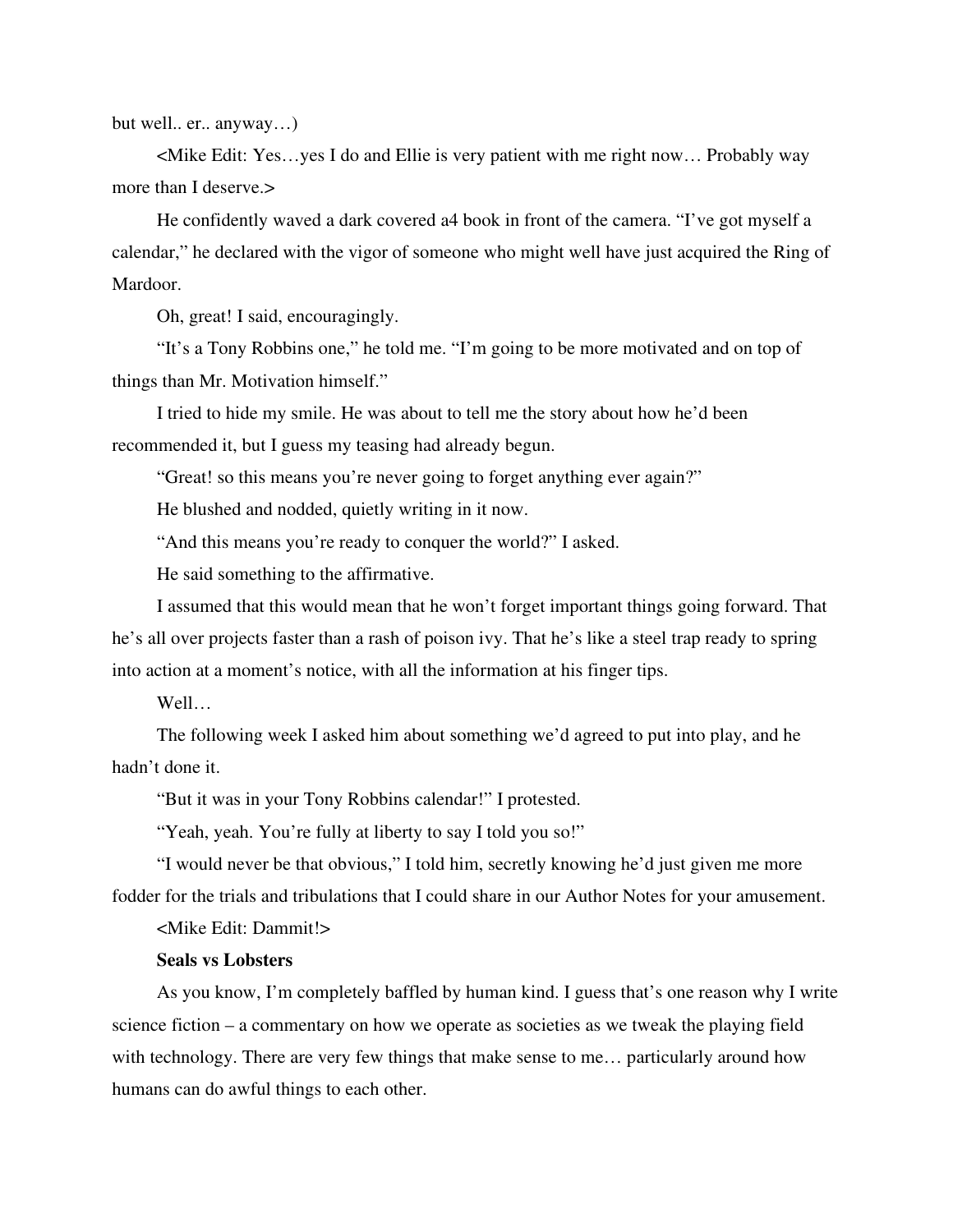Competition I kinda get – in a more intellectual sense. But not to the extremes that I've seen guys screw themselves over to make a point.

<Mike Edit: Ellie admits right here that she just doesn't get guys. But, that's true of a lot of women…Ellie is just more scientifically curious as to WHY she didn't get guys. So, she reads about lobsters.>

Anyway, recently I've been reading the popular book by one of the greatest intellectuals of the modern era. He's recently become a youtube sensation, but don't let that put you off. He's one of the few folks who can articulate ideas that if we only stopped to think about, we might stand a better chance of interacting more productively. I know he's also controversial, but I think that is a function of trying to have a real and honest conversation in an ecosystem that operates in polarized sound bites.

Quite how he's managing to overcome this, is fascinating.

So I've been reading his book – which he touts as a self-help book. Mostly for young males. But I've found it incredibly instructive already. In talking about the lobster in the context of evolutionary theory of behavior I finally understand much better why people operate the way they do: why guys get cross when they lose at poker, why they'll go to extraordinary lengths to screw each other over in business. Why what people think about them is more important than anything else… including survival, and so on.

Anyway, one day I was talking with MA and happened to mention this. Apparently I went on about the details for a while. What can I say – it was a revelation for me.

<Mike Edit: And by while, I think an hour…>

A few days later he wanted to refer back to some of the points I'd made in this discussion, but he couldn't quite remember the word 'lobster'.

MA: You know, that stuff that's delicious.

Ellie: frowns.

MA: Seals… or something?

Ellie: Seals are delicious?

MA: No… lobsters. I mean lobsters.

Ellie: Hang on, let's go back to the bit where you think seals are delicious….

Another intellectual discussion derailed at it's inception.

<Mike Edit: OMG! That is TOO FUCKING FUNNY. Well, shit. I will have to admit it's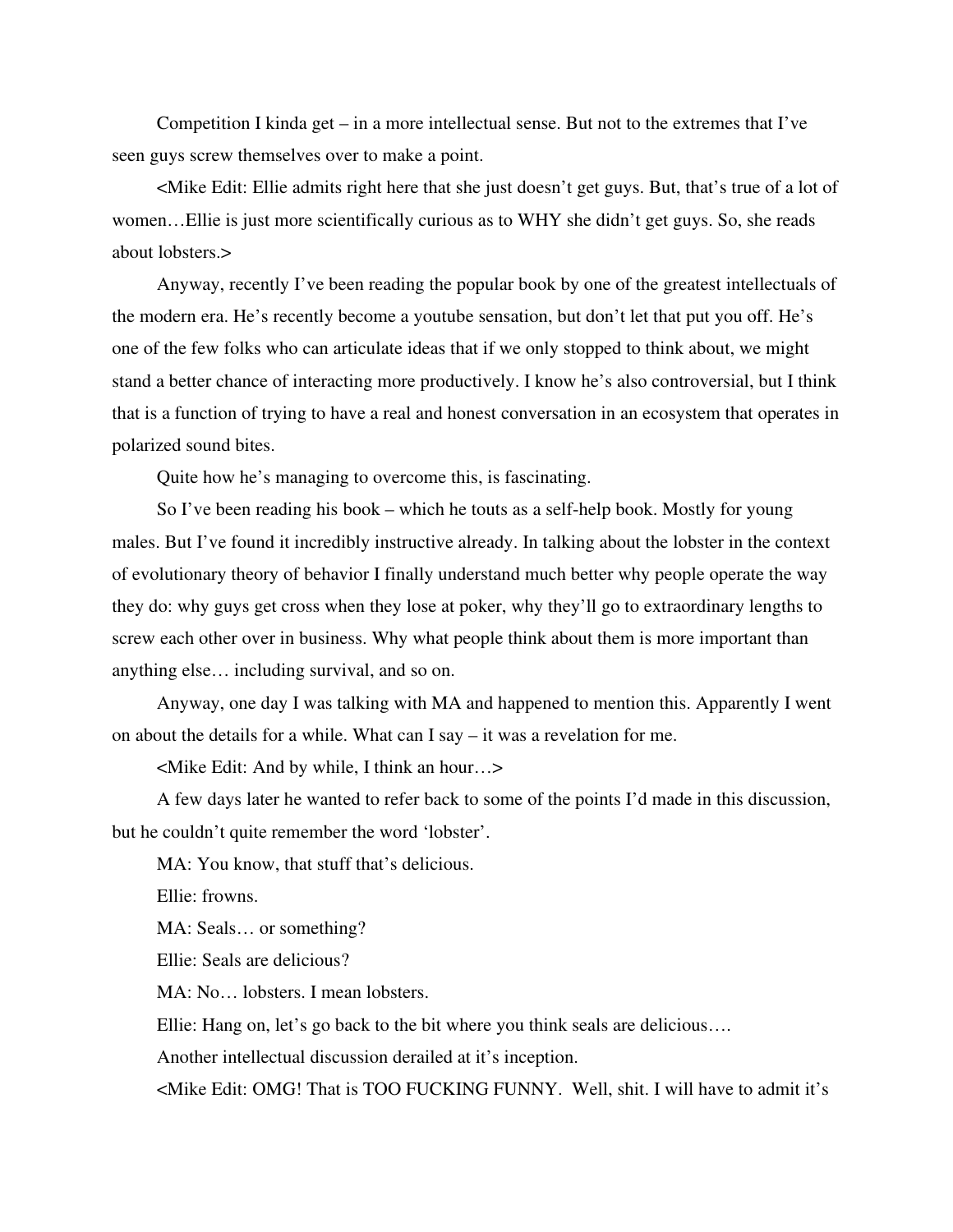true though.>

### **It's all coming up sea food**

At the tail end of a conversation where MA was talking about going to get food or something. In his defense it was probably a bad line and he may have been walking.

Ellie: also, we need to sort out covers for Molly.

MA: ugh I hate that stuff.

Ellie: huh? What stuff?

MA: that sea food.

Ellie: (completely baffled and intrigued by what he thought she'd said): what has seafood got to do with book covers?

MA: wait. What do you say before?

Ellie: I said we needed to sort out covers for Molly.

MA: oh, shit. I thought you'd said calamari.

Ellie: (facepalm) It's ok. It was my fault for trying to talk to you when you were hungry. <Mike Edit: HAHAHAHAHAHAHA….>

#### **Exploding Kittens**

The other week I had a friend from LA staying with me while he was attending a conference nearby. One evening we ended up at one of his other friend's places in another part of town. So there we were, drinking wine, sitting in the living room, when someone (maybe Ellie) notices a box of cards under the tv that said something like Exploding Kittens on it.

I had no idea what they were, so Pelin got them out to show me and explained to me that it's a game. As we'd had a few drinks already someone suggested we played it.

Now, I'm not normally one for games, but since my attempts to assimilate with people have led me to playing poker and Cards Against Humanity,… and because everyone else wanted to play, I figured, what did I have to lose.

Now my friend from LA is a business strategist, amongst other things. He's kinda hard core and a serious entrepreneur. These personality traits seem to be transposed over to games too because the next thing I realize is that he's pulling up a video about the rules so that he doesn't have to bother remembering them correctly and what ensues is a game more strategic than chess!

And taken waaay more seriously than anyone should take a game with exploding kitties on the cards.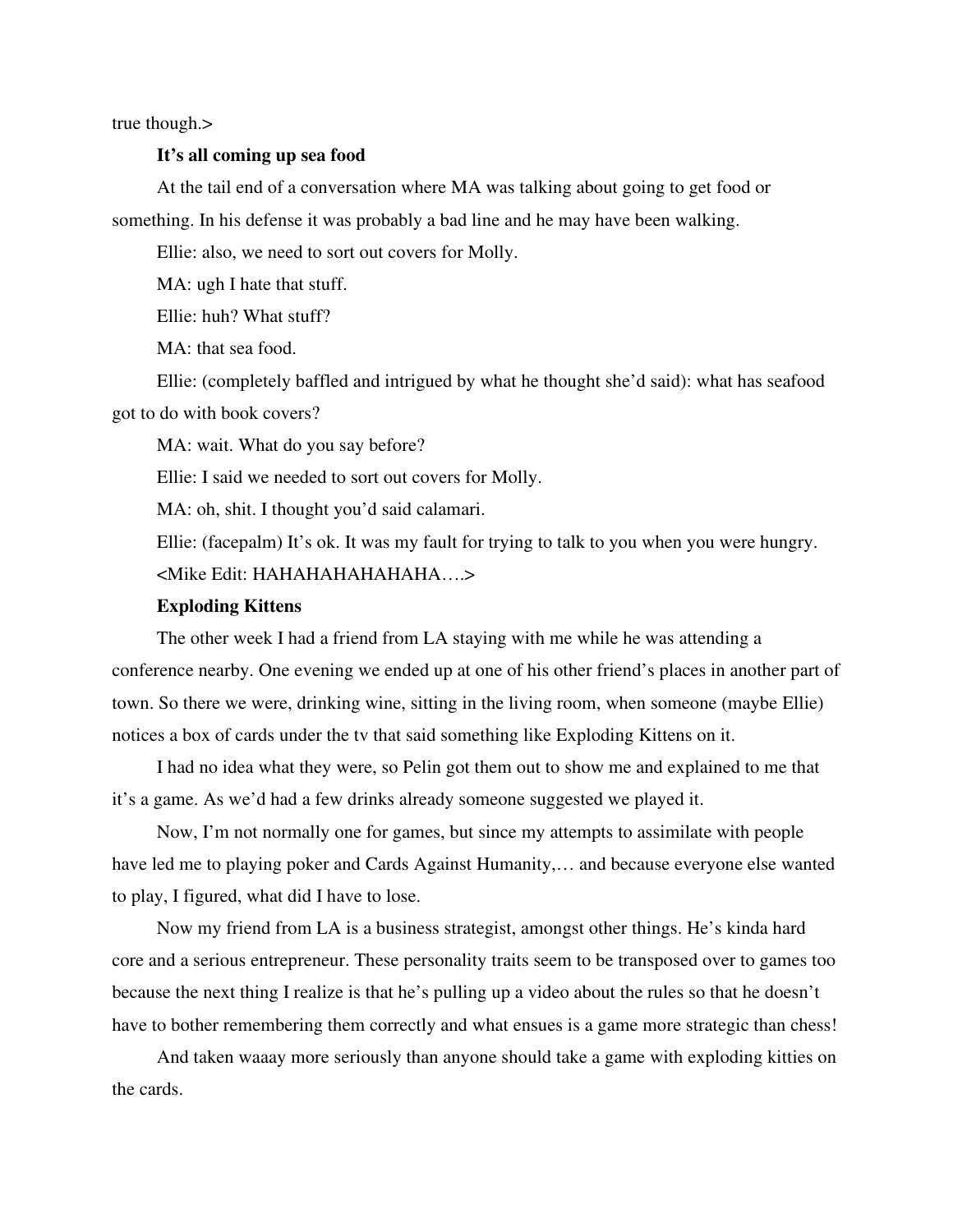Well, it turned out that actually it is quite strategic and for a kid's game takes quite a bit of cognitive processing.

I was so impressed with it I ended up mentioning it at the next poker game and I managed to generate enough interest to warrant buying a pack and bringing them to the game the following week.

I was a bit nervous, because these guys are hard core poker players. Some of them wear glasses so you can't see their eyes. Some shuffle like they've done this professionally. Many have won tournaments in Vegas with big prize money.

On the surface they can be a little intimidating.

Last week I managed to grab a few players who had been knocked out, and in the hiatus between being knocked out and starting the cash game I suggested we play.

Now whether they were humoring me, or they'd had too much beer to be able to say no…we'll never know.

But we started.

We got as far as watching the video and setting up the cards, but then it was time for the cash game, so they had to go away again.

I'm planning to keep them in my bag for next time, but I think it's already generated enough interest and amusement to get a game going another time.

It also reminded me of the scene from Buffy the Vampire Slayer, where Spike took Buffy to his underground poker game where the demons were playing for kittens!

## **Alcohol poisoning**

Turns out alcohol poisoning is a thing, not just reserved for underage drinkers at prom.

I went out the other night and had four margaritas over the course of five hours. I was home by midnight, and not even slurring my words. And yet, what followed for the following 24 hours was horrendous.

I'll spare you the details, but I survived.

I wondered if my drink had been spiked by something. It's possible, but then, what would have been the point, because I was up all night and didn't pass out. Not even close.

The only other thing that happened was that my friend complained about the drinks not being the same as the first lot, so the bar tender added some tequila. We ended up going back to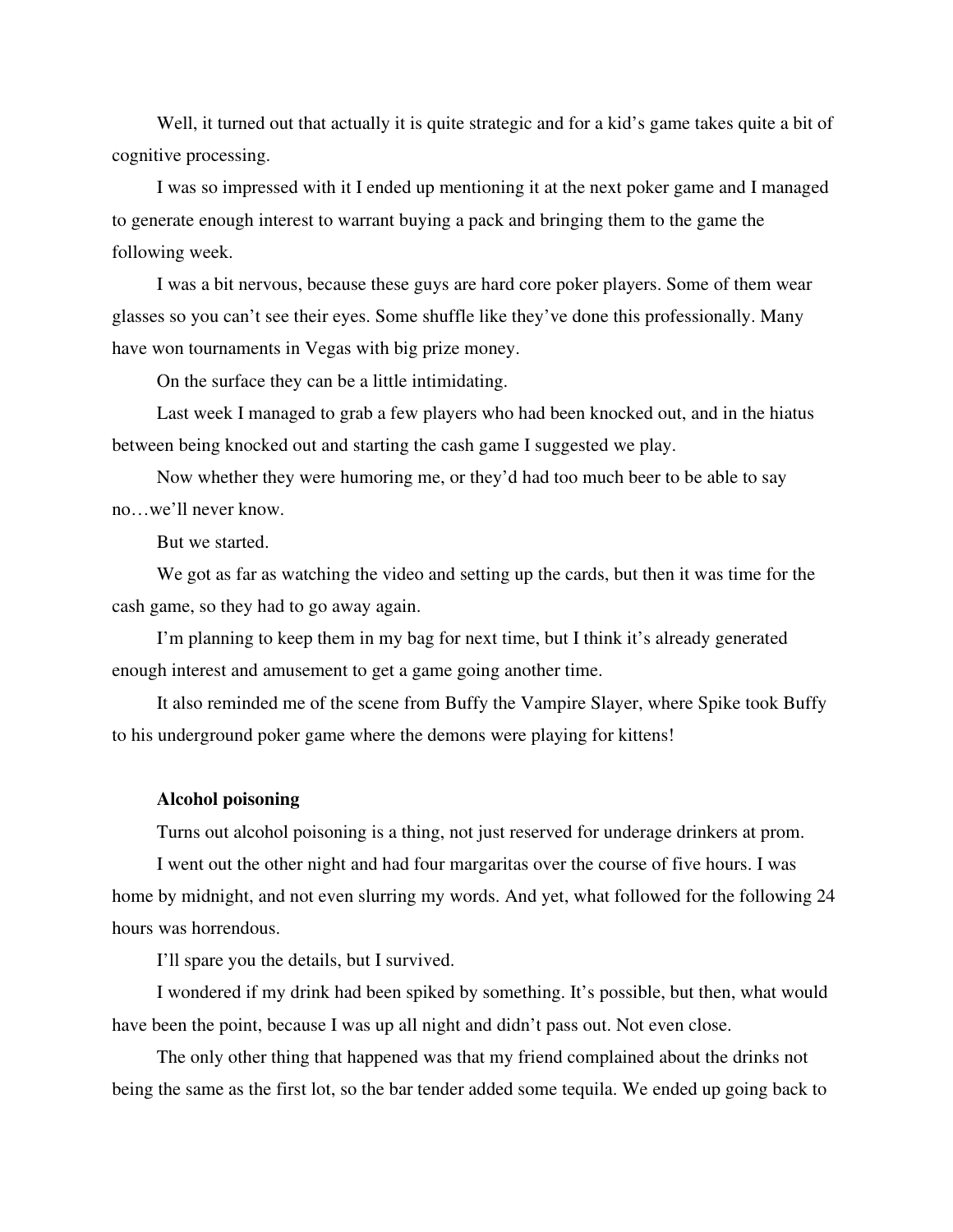the same bar tender each time, and then taking our drinks back into where the band was. I wonder if they were just over-'egging' the drinks, maybe.

When I told one of my friends (who is an experienced partier) he said that dehydration can be a big problem. "You're in Austin now, honey!" he reminded me.

So that's it. Either I never drink again, which was my first inclination… Or I just have to be super careful to not over do it, and make sure I drink water.

Basically all the things we're told as teenagers.

Go figure.

# **Poker vs the Late Night Booty Call**

So for the first time ever, I needed to cash out of the cash game in poker this week. (We play a tournament first and then while that finishes those of us who have been knocked out play a cash game.)

Normally I just play until I have no more chips left – in both cash and torney.

But this time was different.

I didn't know the protocol.

So I asked.

Big mistake.

Jason: Why are you cashing out Ellie?

John: Why are you leaving now Ellie?

Nick: Ellie's got a booty call! I saw her on her phone a minute ago!

*(OMG. Could these guys be any more embarrassing?)*

Ellie: No. no I haven't. I'm just going to meet a friend.

*(Nick, Jason, et al… All jeering and teasing.)*

Ryan (the wise one): What I don't understand is why you're not giving them shit back,

Ellie. Nick said that like he was surprised. Why would he be surprised that you've hooked up? Eh Nick?

Nick shuts up.

Ellie says her goodbyes and leaves, now knowing:

- 1. how the lobster mind responds to winning and losing,
- 2. how to shut a poker player up in short order. (Although, I suspect this turning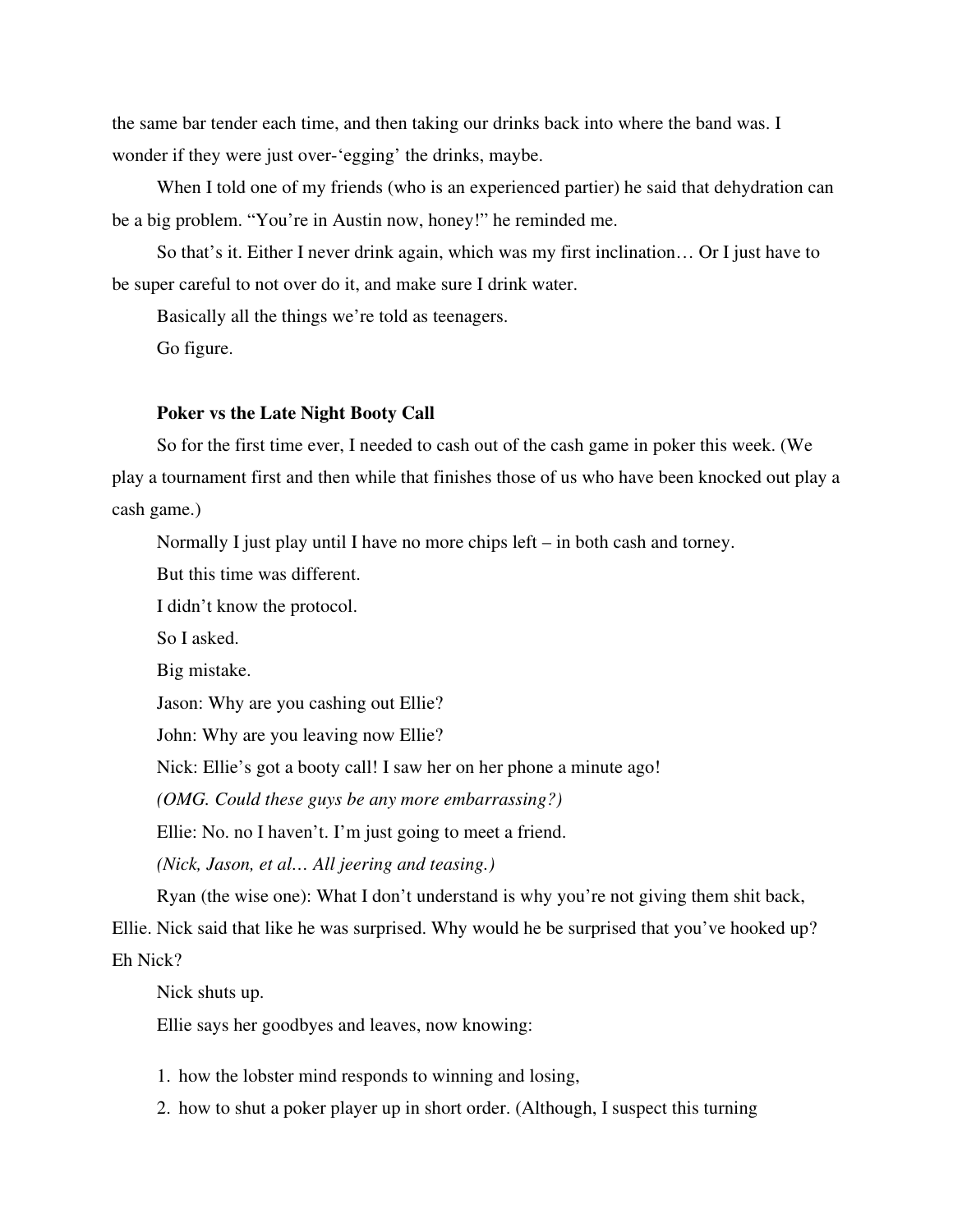things around on a guy is something that most females have already mastered by the time they're wearing a training bra. I'm sure I'm behind the curve on some of these things, but thank goodness for the good guys who can teach me in a relatively controlled, and safe environment!)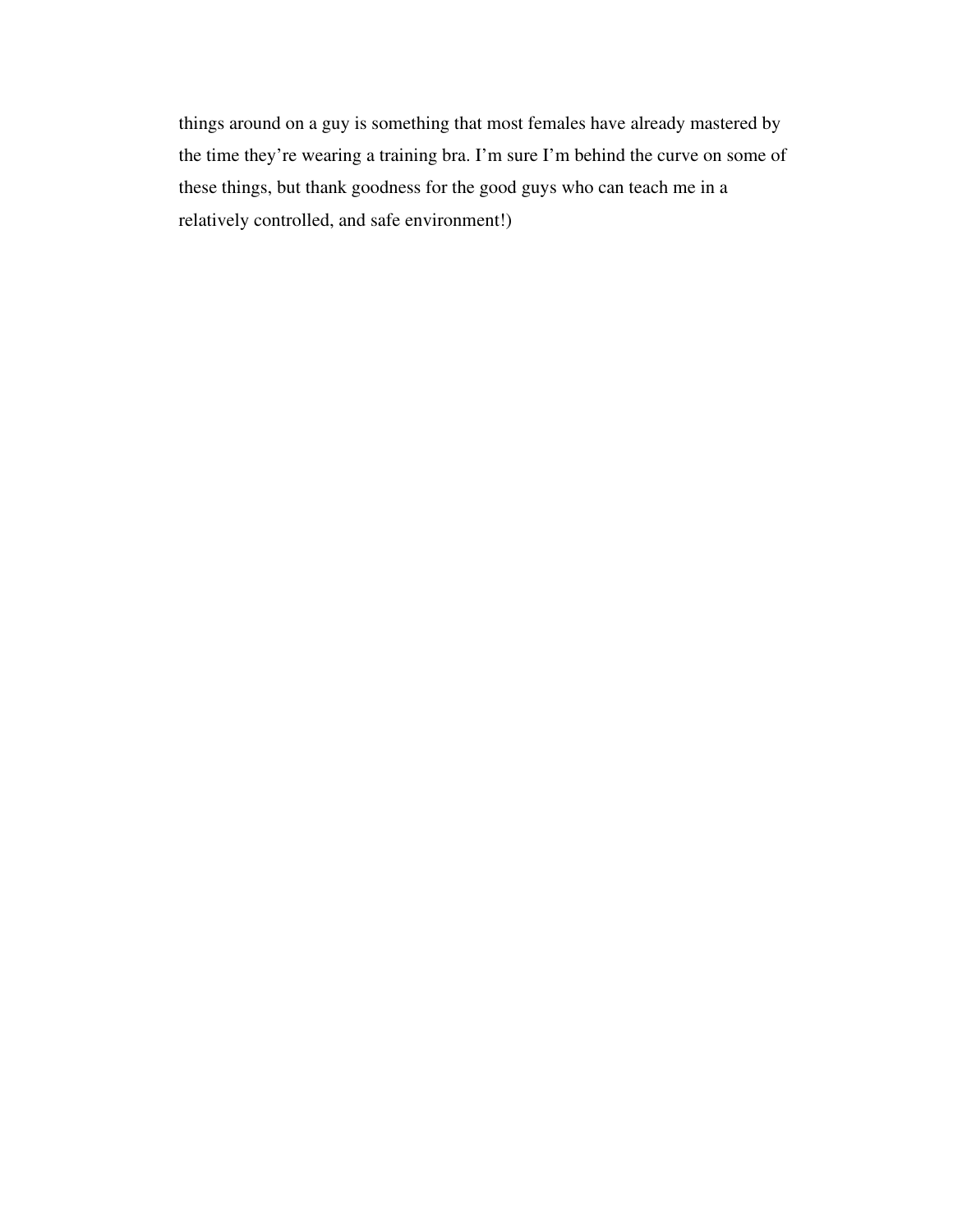# **Author Notes - Michael Anderle**

Written May 2, 2018

First, THANK YOU for not only reading our story, but now my little Author Notes after the amazing version Ellie just supplied.

I suck.

Actually, I'm behind on writing a book and writing my Author Notes after Ellie gave me DAYS to finish them was just horrible. I have no idea why I didn't remember to do them Sunday night.

Hell, I hope that I didn't do them and forgot; that shit would be tragic. We are talking past Romeo and Juliet-level stuff here if I write these and then find out I forgot that I had done them already.

You know, Ellie is one of the most decent individuals I know, and certainly the smartest. I do give her a bit of trouble sometimes about what I would perceive is a given, but she will keep focusing on why it just isn't "right."

<<Ellie Edit: you make me sound like I have some innate sense of morality or something. Which isn't quite accurate. But I wont interject a long rant/ discourse on my thoughts on that right here… You're clearly gearing up to make a point. >>

Like Lobsters.

If you haven't read her Author Notes, you really must. Otherwise, what I'm going to write here will make absolutely no sense at all.

No, go ahead, I'll wait…

Ok, you back? Good!

So, Ellie has been pro-humanity con-stupidity (read that as leaning toward why-can't-weall-just-get-along) ever since I have known her.

<<Ellie: ok, I suppose that is accurate. And an amusing way of putting it. Go on…>>

Not that I knew that originally. What I knew originally was that Sean Platt knew her from an Internet Mastermind group he was involved in.

I learned the above PHCS focus during our effort to work the beats on The Ascension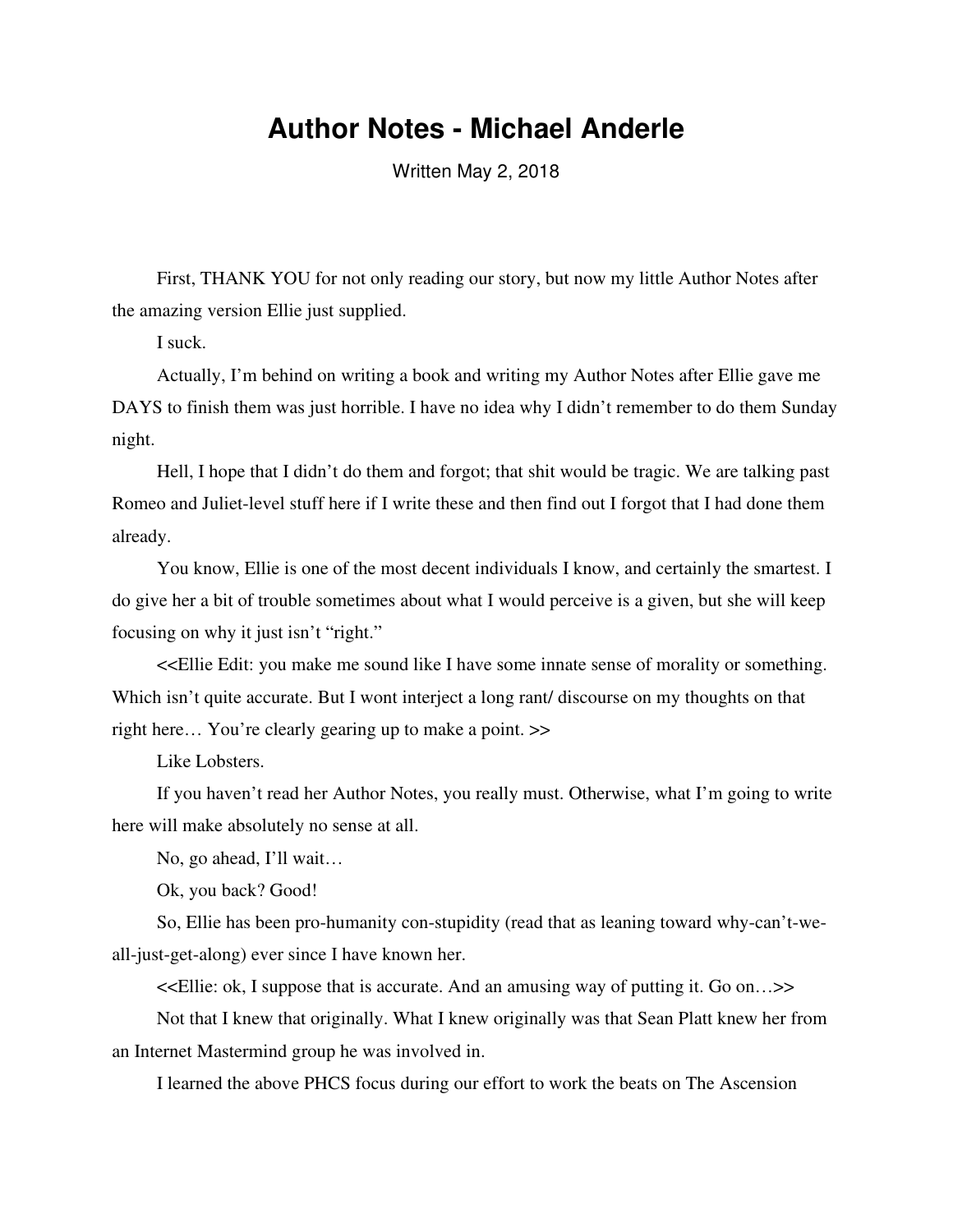Myth (I just pronounced it correctly in my mind, Ellie…just saying.) and I LIKE to work the feels of my collaborators into our story, or it doesn't resonate.

<< Ellie Edit: hahaha – he normally calls it the AXE-cension myth! >>>

However, I did feel that perhaps Ellie and I would never see eye-to-eye on things about humanity and reality. However, I have always admired her perseverance in her beliefs.

Even when I told her to "Michael Bay the shit out of that scene!" I knew deep down she didn't understand why to do it.

<< Ellie Edit: true. Killy-killy isn't my bag. But I do remember you having that conversation with me having asked a bunch of cops where the best pizza in Austin could be found! >>

# **Cheese vs. Pepperoni Pizza**

One of the best ways to exemplify this is one argument we had about a year ago (can you believe that Ellie has put out ten Molly Books, two Giles books and two Dark Messiah books in twelve months?)

TAKE, THAT GRRM! (George R R Martin—Game of Thrones.)

(Personally, I understand if GRRM is freaking out because of the stress of 'getting it right' with his next book. I wouldn't trade my life for his right now for any amount of money. If that isn't his problem? Well, then I've not a clue why it is taking him so long to produce his next book.)

Ok, back to pizza.

Ellie is all about cheese pizza. Part of it is her no-meat diet focus.

I, of course, am about laying down a good layer of pepperoni on the top, letting the meat melt, the oils from the pepperoni fat soak under the cheese, mixing in with the marinara sauce (no chunks of tomatoes! That's apostasy.)

Finally, the pepperoni will curl up, the edges blackened and crispy so that when I bite into them I hear a crunch when the explosion of flavors hits the back of my mouth.

Not the same as biting into a cheese pizza.

Which is a good metaphor for books without explosions.

I'm a guy, I want explosions…

I do like looking at trouble and how to solve issues from multiple directions. I will admit without the need for torture—that solving problems intellectually IS the better solution.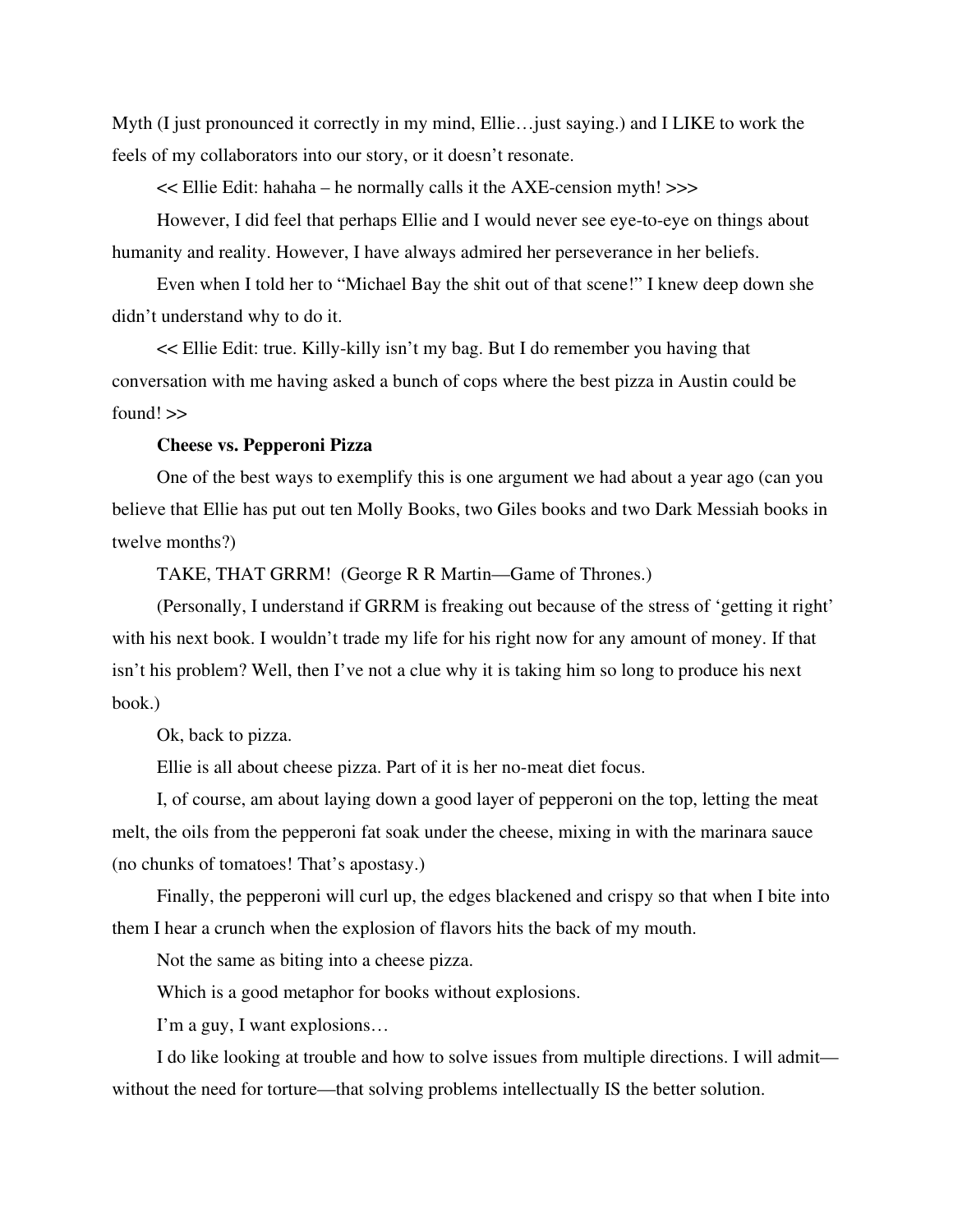But…lobster brain.

The lobster brain in me wants EXPLOSIONS! BIG FANTASTIC EXPLOSIONS WITH body parts and spaceship parts and lots of (enemy) gore flying everywhere!

<< Ellie Edit: yeah this is where I go back to taking intellectual notes. I have no concept of why this is a satisfying thing.  $\gg$ 

Definitely enemy gore, not good-guys gore.

<< Ellie Edit: and this was a pattern I spotted and replicated from your books. But honestly, do you have ANY idea how unrealistic this is? If something was going down, bombs or guns, or whatever, the probability that only those on one side, or with a certain set of moral rules, would get hurt is slim. Also – who is to say who are bad and good… Oh yes. The author. But it's still kinda arbitrary in the big scheme of things. I mean, how do the bullets know to just miss the good guys? >>

Until recently, post lobster video, Ellie and I had NO ability to cognitively discuss our pizza issues.

<< Ellie Edit: I think he means pre-lobster reading. It was in a book. But that's a minor point. (Yes, I read something, but to qualify my non-reading thing, I do ok with non-fiction) >> She was cheese, I was pepperoni.

The two were not going to meet.

Now, after Ellie watching said video and explaining what it meant to her to understand the issue, I am finding it so much easier to discuss our pizza disagreement.

(Our conversation regarding her watching and understanding the video was enlightening in and of itself. I rather wish we HAD captured that first hour as she explained to me what helped her understand the missing link such that both cheese and pepperoni lovers would come out of our 'revelations' video understanding the frame of mind of the other party so much better.)

<< Ellie Edit: hahaha – \*first\* hour! >>

But, alas, we didn't. We might have been able to bring about World Peace had we put that conversation up on YouTube.

Opportunity lost.

Either way. I am now much more aware that my confusion with Ellie had nothing to do with Ellie not being willing to see reality (meaning, she could see everything but chose not to believe it.) But rather, she was seeking a biological understanding of why guys liked pepperoni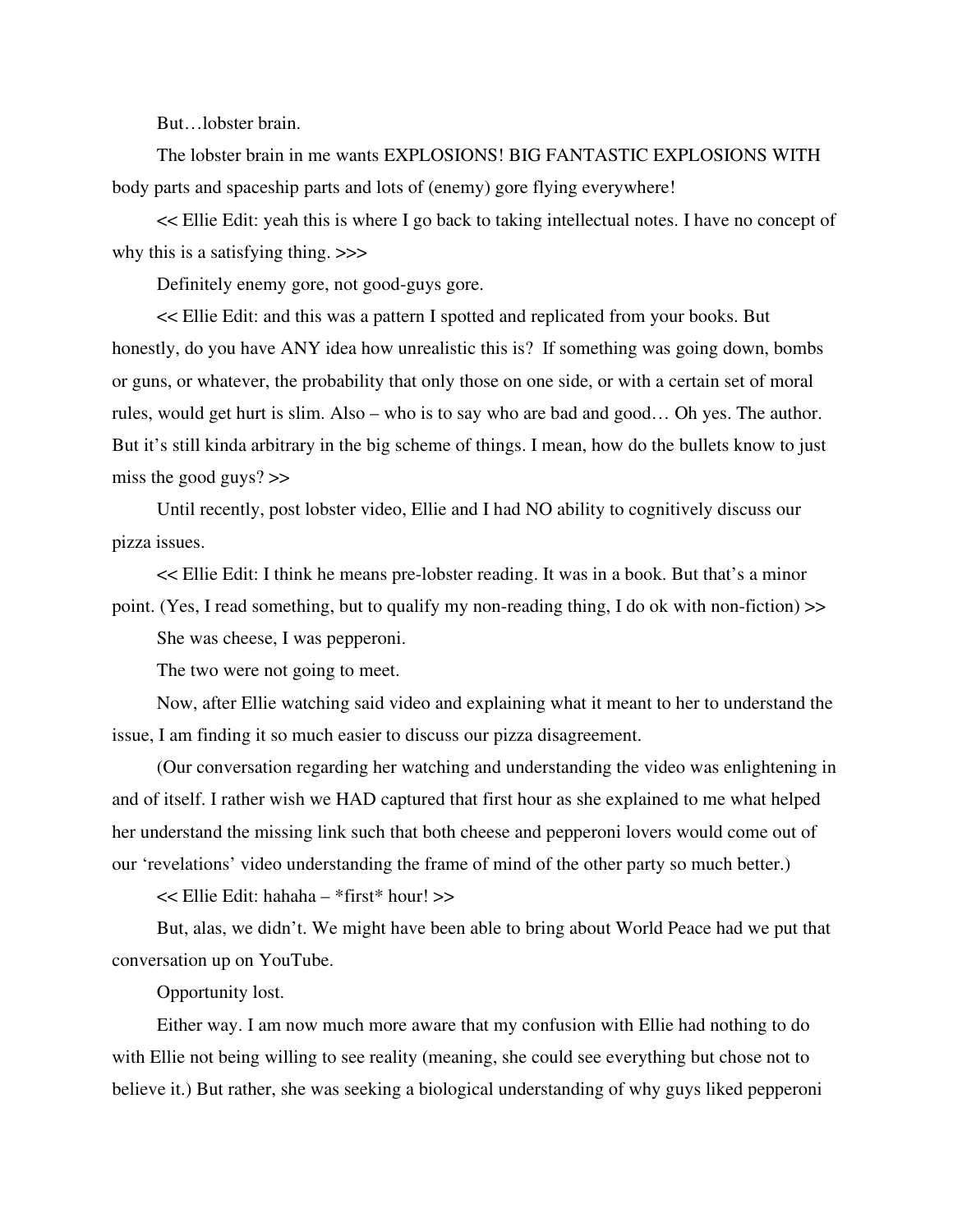pizza and couldn't find a logical reason.

<< Ellie Edit: no – just any understanding. This evolutionary theory was the first explanation that wasn't circular. >>

'Cause it's fucking delicious, and we are wired that way.

As guys, we don't question the love of our pizza, we just love it. (We can be simple that way.)

## **Wednesday is Poker Night.**

Thursday morning comes around every week, and every week I wonder if my Facebook thread is going to have a comment from Ellie about her previous night.

Why? Because she plays poker on Wednesday nights and she could sell a set of stories just on what goes on with her friends until wee early in the mornings.

Personally, I feel sorry for those who play with her. I'm very aware of two (2) things:

- 1. She is a genius, and poker IS about learning the rules and the percentages and strategies, not winging the shit out of it.
- 2. I suck at poker, cause I like winging the shit out of something and the numbers hurt my little brain.

But, the guys at the Wednesday night poker are going to feel sorry for her, her British accent, and teach her the rules of the game.

Because, there is no fucking way she will ever be a challenge to them, right? It takes years to build up a working knowledge of poker…

Those poor fuckers.

<< Ellie Edit: hahaha – One of them thinks he's onto me because he's seen my study materials on the counter in my kitchen. He keeps warning them, but he's like the crazy conspiracy person now that no one takes seriously. >>

They won't know what happened until she is right there, knocking them out time and time again (after the first few weeks of them thinking she just 'got lucky.')

Oh, she got lucky all right. She got lucky they didn't realize how fast she learns shit.

Remember, she went from "I haven't read a fiction book since I was twelve" to BESTSELLING Sci-Fi author in one hundred days with multiple releases.